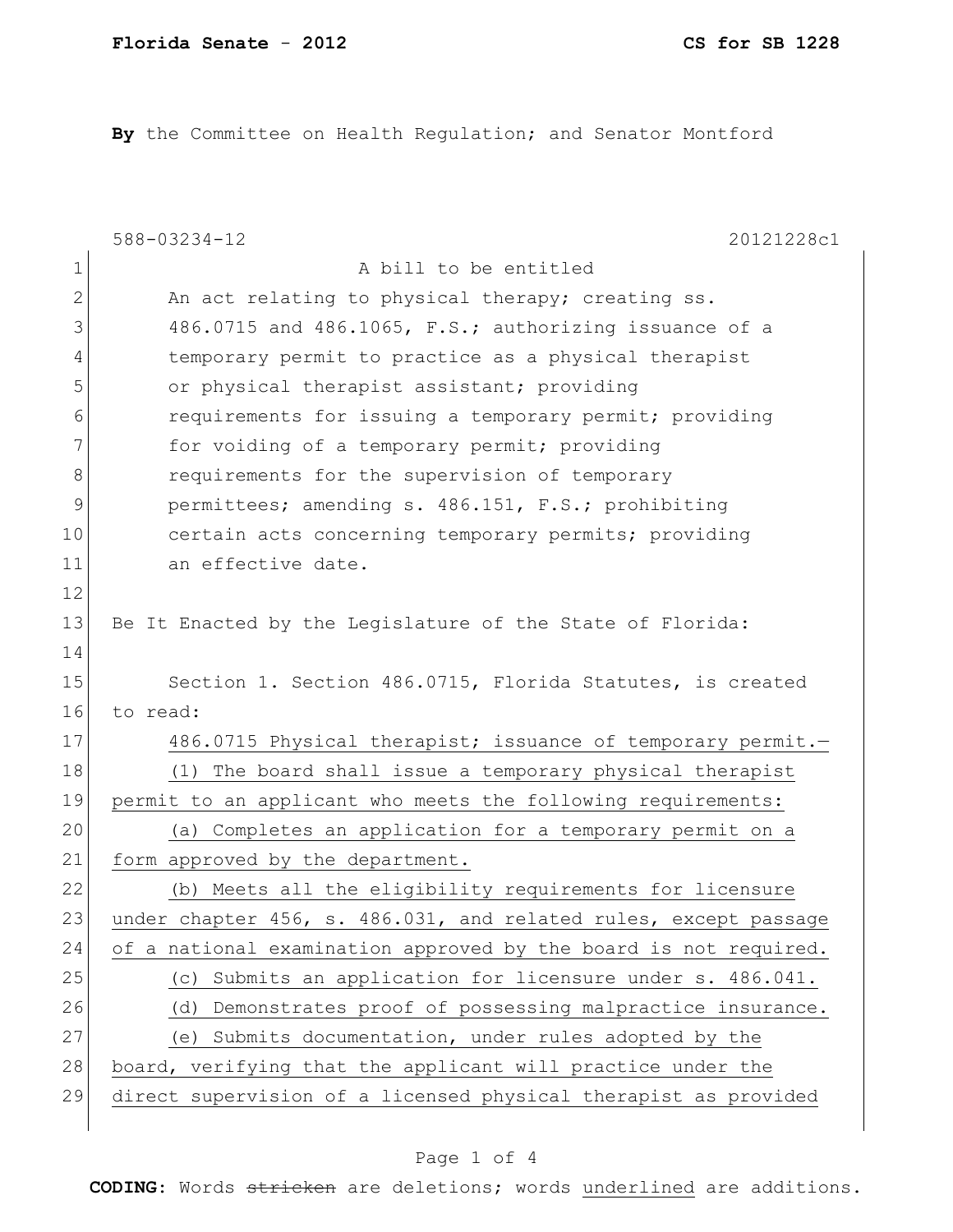|    | $588 - 03234 - 12$<br>20121228c1                                 |
|----|------------------------------------------------------------------|
| 30 | in subsection (3).                                               |
| 31 | (2) A temporary permit is not renewable and is valid until       |
| 32 | a license is granted by the board. A temporary permit is void if |
| 33 | the permittee does not pass or sit for such an examination       |
| 34 | within 6 months after the date of graduation from a physical     |
| 35 | therapy training program.                                        |
| 36 | (3) An applicant for a temporary permit may not work as a        |
| 37 | physical therapist until a temporary permit is issued by the     |
| 38 | board. A physical therapist who is practicing under a temporary  |
| 39 | permit must do so under the direct supervision of a licensed     |
| 40 | physical therapist. A supervising physical therapist shall       |
| 41 | supervise only one permittee at any given time. The supervising  |
| 42 | physical therapist must be licensed for a minimum of 6 months    |
| 43 | before the supervision period begins and must cosign all patient |
| 44 | records produced by the physical therapist who is practicing     |
| 45 | under a temporary permit.                                        |
| 46 | Section 2. Section 486.1065, Florida Statutes, is created        |
| 47 | to read:                                                         |
| 48 | 486.1065 Physical therapist assistant; issuance of               |
| 49 | temporary permit.-                                               |
| 50 | (1) The board shall issue a temporary physical therapist         |
| 51 | assistant permit to an applicant who meets the following         |
| 52 | requirements:                                                    |
| 53 | (a) Completes an application for a temporary permit on a         |
| 54 | form approved by the department.                                 |
| 55 | (b) Meets all the eligibility requirements for licensure         |
| 56 | under chapter 456, s. 486.102, and related rules, except passage |
| 57 | of a national examination approved by the board is not required. |
| 58 | (c) Submits an application for licensure under s. 486.103.       |
|    |                                                                  |

## Page 2 of 4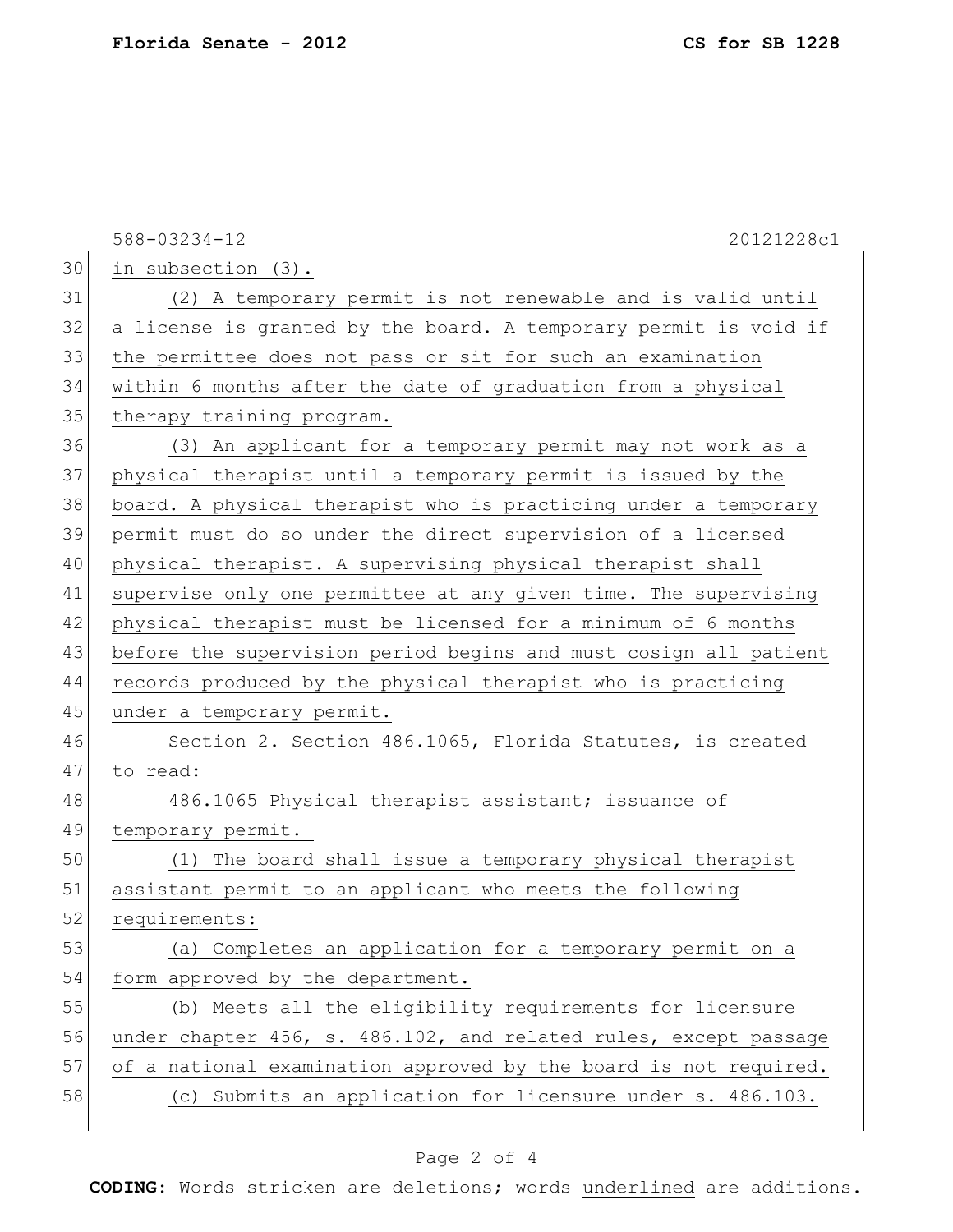588-03234-12 20121228c1 59 (d) Demonstrates proof of possessing malpractice insurance. 60 (e) Submits documentation, under rules adopted by the 61 board, verifying that the applicant will practice under the 62 direct supervision of a licensed physical therapist as provided 63 in subsection (3). 64 (2) A temporary permit is not renewable and is valid until 65 a license is granted by the board. A temporary permit is void if 66 the permittee does not pass or sit for such an examination 67 | within 6 months after the date of graduation from a physical 68 therapy assistant training program. 69 (3) An applicant for a temporary permit may not work as a 70 physical therapist assistant until a temporary permit is issued 71 by the board. A physical therapist assistant who is practicing 72 under a temporary permit must do so under the direct supervision 73 of a licensed physical therapist. A supervising physical 74 therapist shall supervise only one permittee at any given time. 75 The supervising physical therapist must be licensed for a 76 minimum of 6 months before the supervision period begins and 77 must cosign all patient records produced by the physical 78 therapist assistant who is practicing under a temporary permit. 79 Section 3. Subsection (1) of section 486.151, Florida 80 Statutes, is amended to read: 81 486.151 Prohibited acts; penalty.-82 (1) It is unlawful for any person to: 83 (a) Practice physical therapy or attempt to practice 84 physical therapy without an active license or temporary permit. 85 (b) Use or attempt to use a license or temporary permit to 86 practice physical therapy which is suspended, or revoked, or 87 void.

## Page 3 of 4